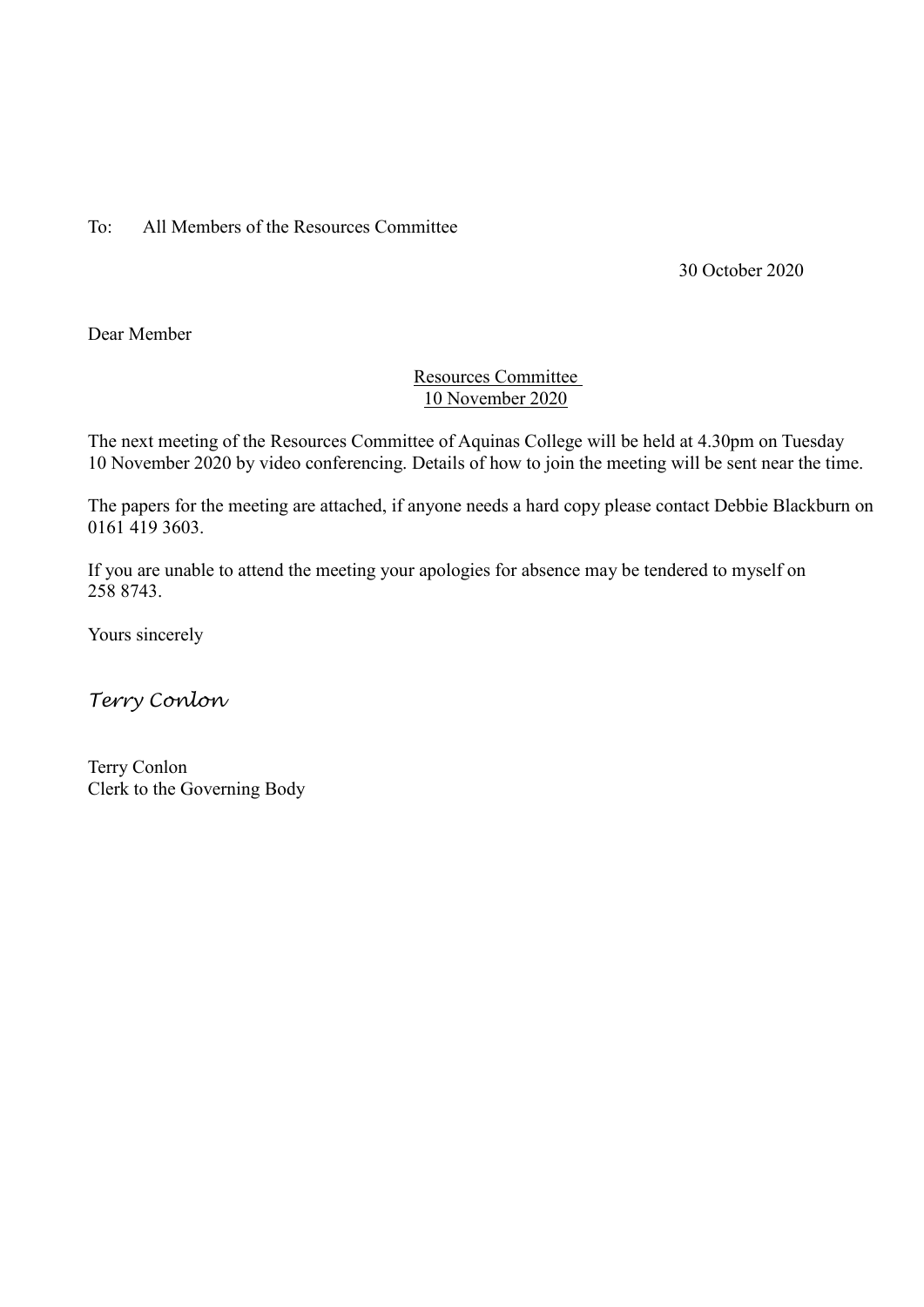### RESOURCES COMMITTEE

 Date: 10 November 2020 Time: 4.30pm Venue: College

#### AUTUMN TERM AGENDA

- 1. OPENING PRAYER/REFLECTION
- 2. APOLOGIES FOR ABSENCE

 a) To receive apologies for absence b) To accept apologies for absence

3. DECLARATION OF INTEREST

 Governors and Staff to declare any interest, which they may have, in any of the items included on the Agenda for the meeting.

4. COMMITTEE MINUTES

 To approve as a correct record and sign the minutes of the meeting held on 11 February 2020.

- 5. MATTERS ARISING FROM THE MINUTES
- 6. HEALTH AND SAFETY ANNUAL REPORT 2019/2020
- 7. MANAGEMENT ACCOUNTS

To consider the Management Accounts for October 2020.

- 8. BUDGET 2020/2021
- 9. DRAFT STATUTORY ACCOUNTS 2019/2020
- 10. FUTURE FUNDING METHODOLOGY
- 11. ANY OTHER BUSINESS
- 12. DATE OF NEXT MEETING

9 February 2021 at 4.30pm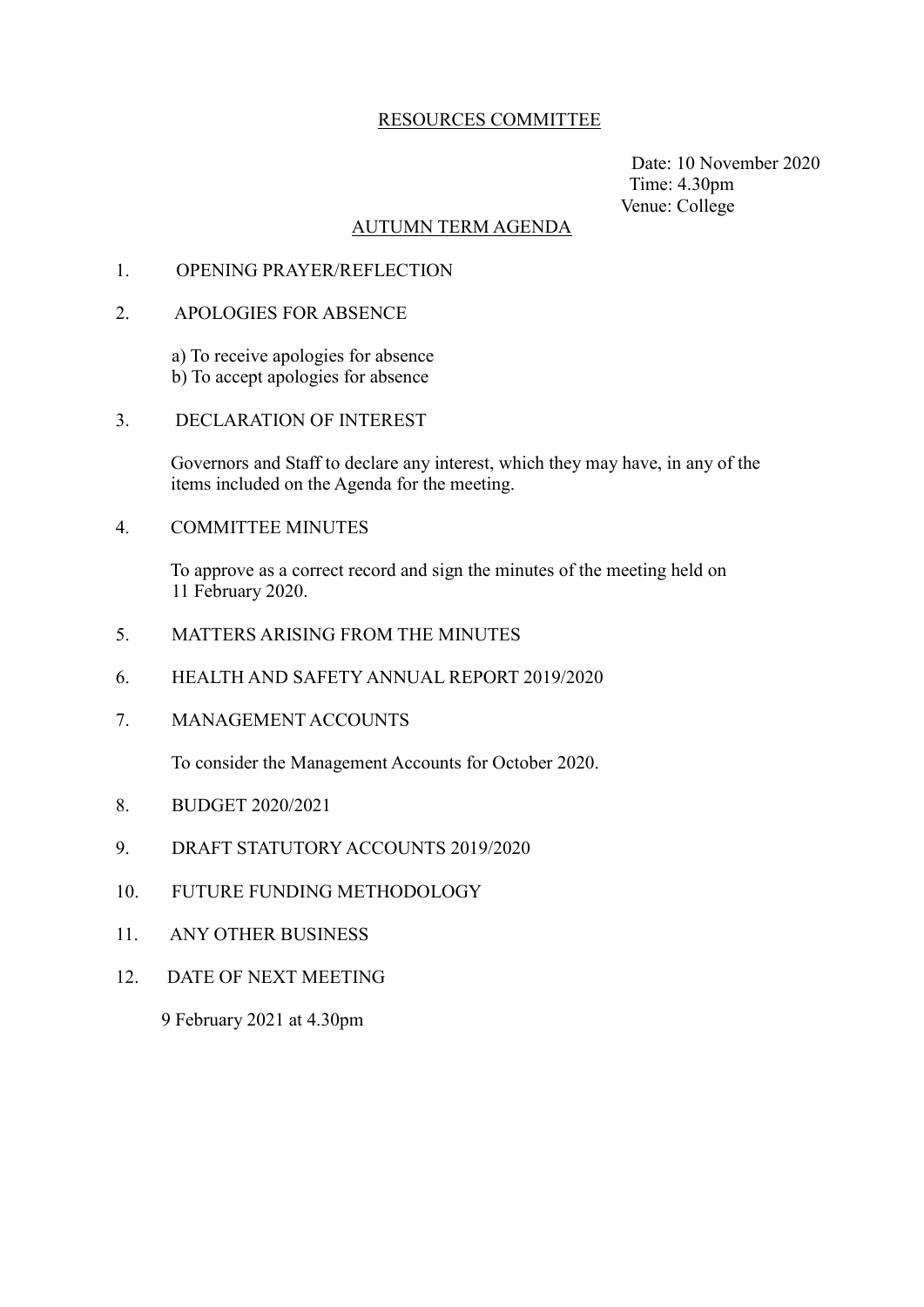# AQUINAS COLLEGE

### RESOURCES COMMITTEE

 Date: 11 February 2020 Time: 4.30 pm Venue: The College

#### GOVERNORS PRESENT

Miss M Braithwaite, Mr P Carter, Mr P Horton, Cllr T P McGee, Miss K O'Callaghan and Mr D Pearson. Miss M Braithwaite in the Chair.

### IN ATTENDANCE

Ms C Vitti Vice Principal

Mrs D Blackburn Assistant Principal

Mr T Conlon Clerk to the Governing Body

1. OPENING PRAYER

The meeting began with a prayer led by Miss Braithwaite.

### 2. APOLOGIES FOR ABSENCE

There were no apologies for absence.

#### 3. DECLARATION OF INTERESTS

Governors and Staff were asked to declare any interest, which they may have in any of the items on the Agenda for this meeting. No interests were declared.

#### 4. MINUTES OF THE PREVIOUS MEETING

RESOLVED – That the minutes of the meeting held on 5 November 2019 were agreed as a correct record.

#### 5. MATTERS ARISING FROM THE MINUTES

a) Management Accounts – Minute 7(e)

Mr Horton asked if there was any up date on the pay awards. Cllr McGee replied that the teacher unions had rejected a 1.5% offer and that there is a meeting next week to discuss the pay increase for support staff.

Governors noted that whatever the pay settlements are they will be backdated to 1 September 2019.

#### 6. MANAGEMENT ACCOUNTS

Mrs Blackburn introduced the Management Accounts for January 2020 that had previously been circulated. The Management Accounts were consistent with the budget update.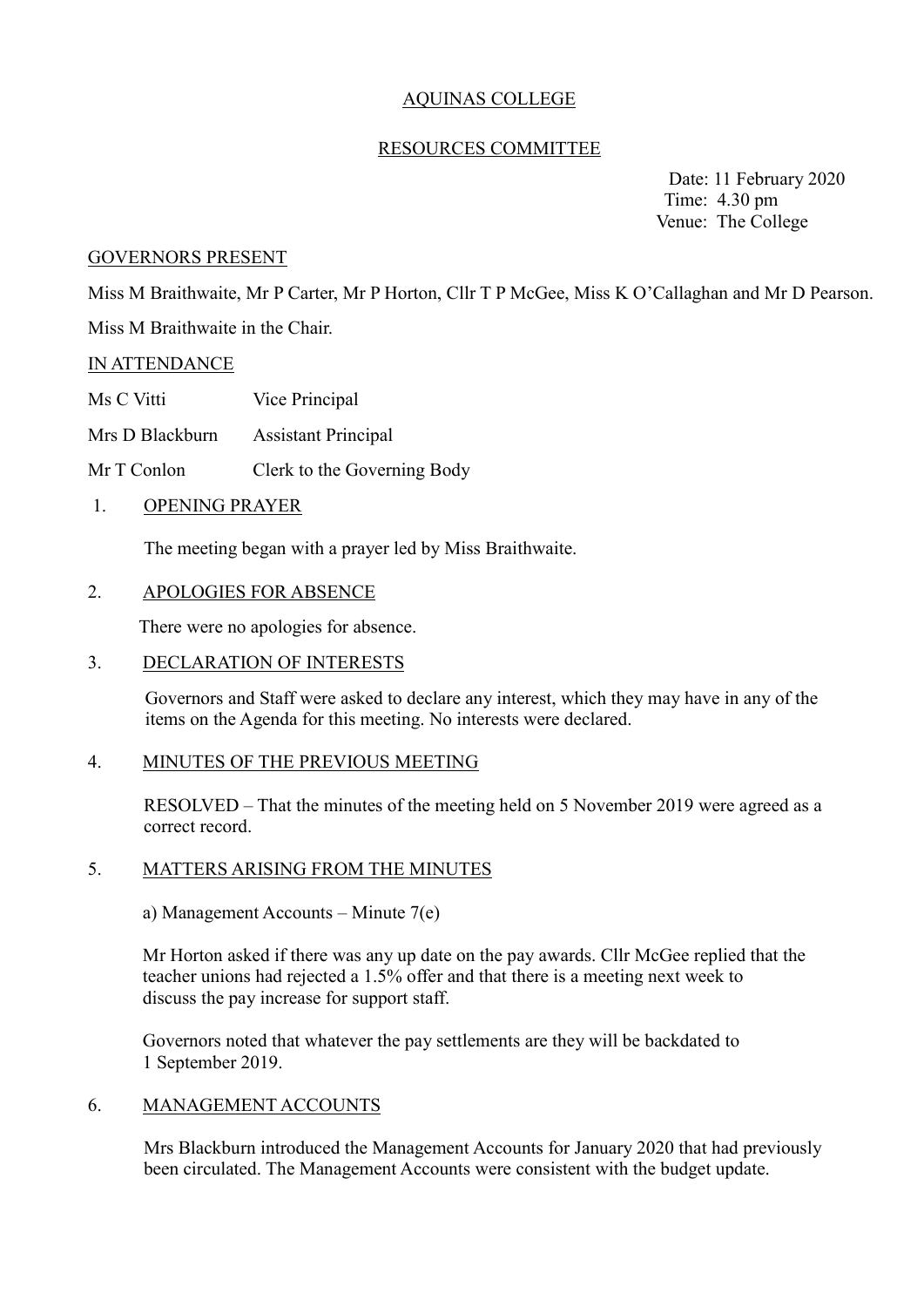Miss Braithwaite sought clarification on the student numbers that would determine the funding for 2020/2021. Mrs Blackburn replied that funding will be based on the number of students at the college on the census date in October 2019.

A discussion took place on the January 2020 Accounts with particular reference to the following:

a) Pay Expenditure – Mrs Blackburn advised Governors that no agreement had been reached on the teachers pay award but an allowance has been included in the accounts year to date to reflect the budgeted pay awards.

b) The surplus year to date is currently shown as £232,000. The monthly results for January 2020 show a surplus of £43,000. The revised outturn for 2019/2020 is £42,000.

c)A bank deposit of £1.750,000 matured in December 2019 generating £18,000 interest. £1,250,000 has been reinvested at 1.05% which will generate £13,000 interest. The balance of £500,000 has been place on 32 day deposit at 0.85% because this will be released into the current account in March to cover the drop in cash and to cover large examination fees. The £500,000 will then be reinvested. d)The cash flow drops from January 2020 to March 2020 but this will be mitigated by the release of the £500,000 above and from April 2020 onwards ESFA income increases.

e)) The Performance indicators show that the college's financial health rating will be good by the end of the year.

f) The high needs income from the Stockport Council and Cheshire East Council has been received for the first two terms.

If members had any questions on the January 2020 Accounts they were asked to contact Mrs Blackburn.

RESOLVED: That the Accounts for January 2020 be received.

## 7. BUDGET UPDATE 2019/2020

Mrs Blackburn advised Governors that the budget had been re-forecasted at the end of January 2020 to take account

The main points to note are as follows;

The teaching staff and support budgets are being monitored but there is an element of risk until the actual pay awards are known.

An allowance for the teacher's and support staff pay award has been included in the budget The high needs budget is being monitored.

The budget is running as expected.

RESOLVED: That the budget position be noted.

## 8. INITIAL INCOME 2020/2021

Mrs Blackburn introduced the paper that had previously been circulated. The paper gave an over view of the ESFA funding for 2020/2021. The overall effect is that the college should receive up to an additional £900,000 in 2020/2021.

The budget for 2020/2021 will be based on a slight increase in student numbers plus an increase in the number of students in Band 5. Students who are studying a full time programme of more than the 540 hours shown in Band 5. The amount of funding per student has increased by 4.7% for 2020/2021 and there have been changes in the weighting that is given for some subject areas i.e. STEM.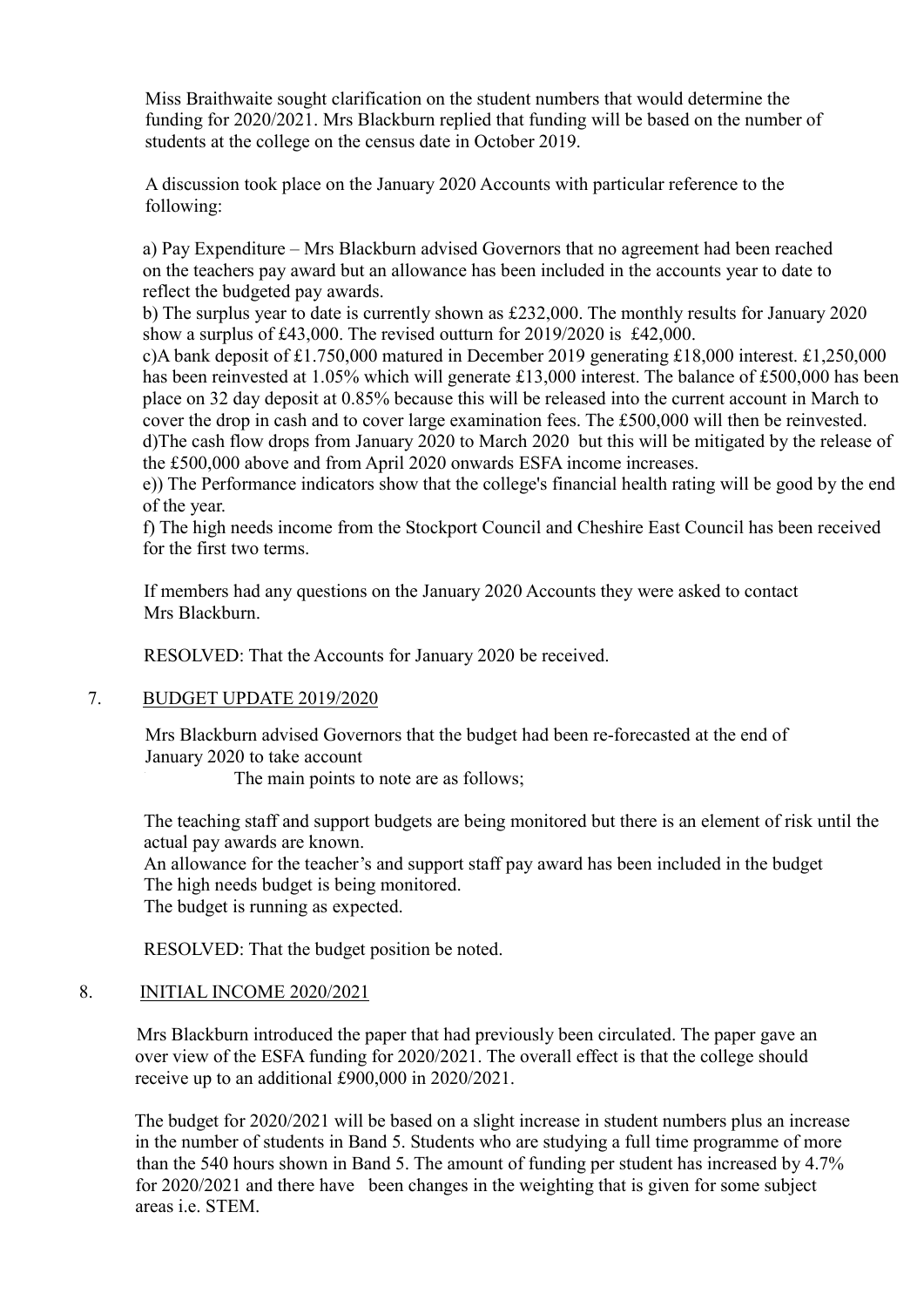The funding for core maths has not yet been confirmed but it anticipated that it will remain at its present value. The SFCA campaign to increase funding for sixth form colleges will continue.

### 9. THREE YEAR FINANCIAL PLAN

Mrs Blackburn introduced the paper that had previously been circulated. She advised Governors that the ESFA want colleges to provide a Three Year Financial Plan instead of the Two Year Financial that had previously been required. The last Two Year Plan had been submitted July 2019.

The paper showed the following information:

i) The Statutory Accounts for 2018/2019

ii) The current year accounts for 2019/2020

iii) The forecasted accounts for 2020/2021 which included the additional £900,000 and assumptions on pay awards and an increase in the minimum wage.

iv) The forecasted accounts for 2021/2022 assume growth and of 20 students and that the new funding initiatives would continue.

The Three Year Plan had to be submitted by the end of February 2020. The information had been provided in the old format because there are still issues with the proposed new format. Mr Horton said it was disappointing that the new model didn't work for planning purposes. Mr Pearson added that he felt it was unreasonable to expect colleges with a good financial health to have to provide the additional information just because some colleges are failing. The ESFA are assuming that planning will identify those college that are in financial trouble.

Governors noted that the financial health of the college is shown as follows:

2019 Outstanding 2020 Good 2021 Good 2022 Good

Cllr McGee advised Governors that it was important to note the following:

a) The new Government may take a different view on funding.

b) There is a budget statement due in March 2020.

c) The impact of long term pay awards

d) William Wragg, MP for Hazel Grove is the Vice Chair of the All Party Parliamentary Group for sixth form colleges.

Mr Pearson undertook to circulate to Governors a paper produced by the SFCA in its submission to the Government for increased funding to be included in the March 2020 budget.

Miss Braithwaite asked if the college had undertaken a building inspection. Mrs Blackburn replied that the ESFA had recently undertaken an inspection of the fabric of the building and their report showed it to be in a good condition.